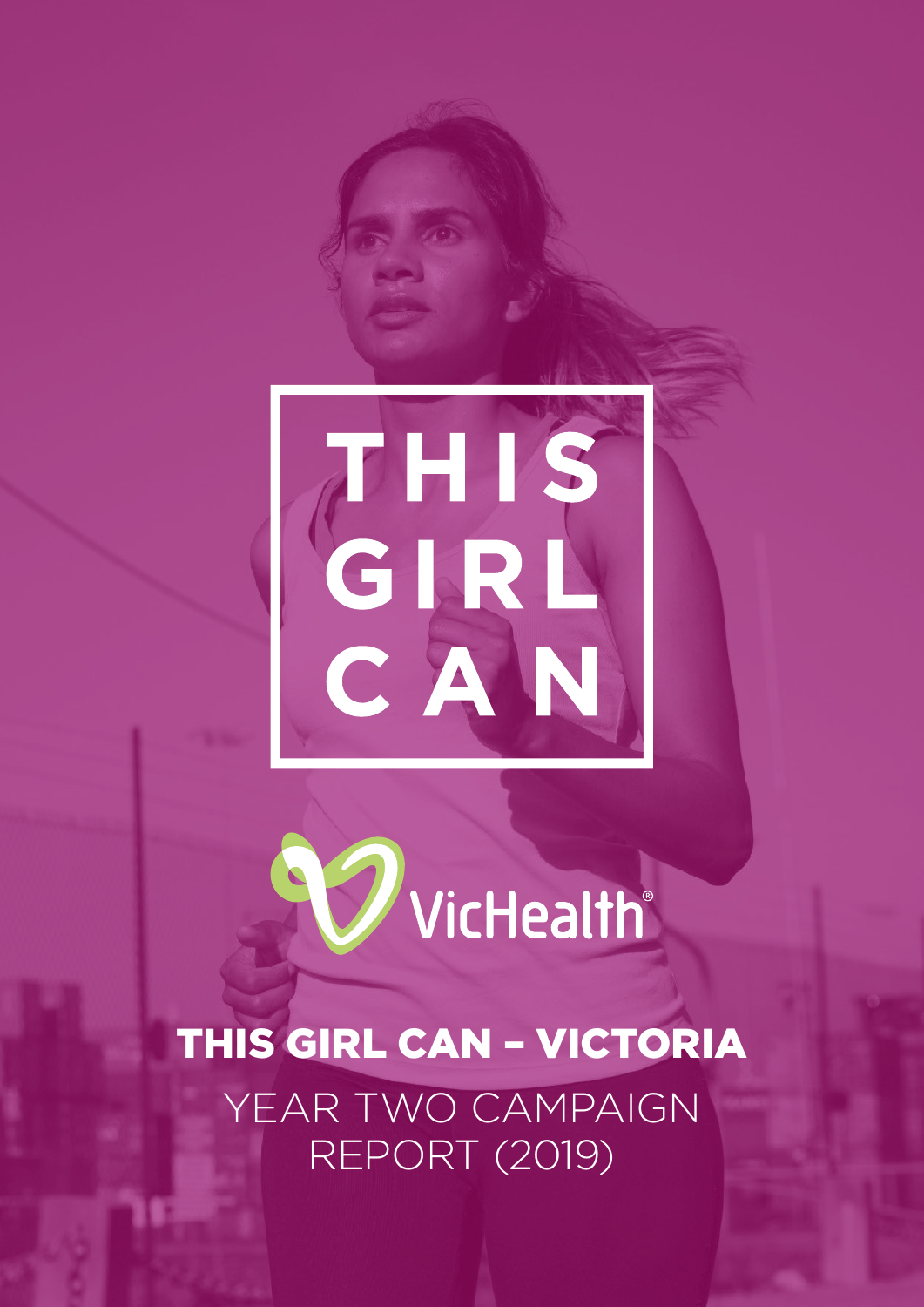# INTRODUCTION

This Girl Can – Victoria celebrates real women giving it a go and getting active no matter how well they do it, how they look or how sweaty they get.

This powerful campaign from VicHealth is designed to encourage, motivate and inspire women to become more active. It's based on Sport England's highly successful This Girl Can campaign. Through VicHealth, Australia is the first country to license the world-renowned campaign.

In its first two years, This Girl Can – Victoria has inspired more than 400,000 Victorian women to get active as a result of seeing the campaign<sup>1</sup>.

This report outlines what we set out to achieve, what we did, the results and lessons we learned along the way – as well as outlining our future plans.

<sup>1</sup> La Trobe University (Centre for Sport and Social Impact) 2019, *This Girl Can 2019 Campaign Evaluation matched sample report*, VicHealth, Melbourne (unpublished).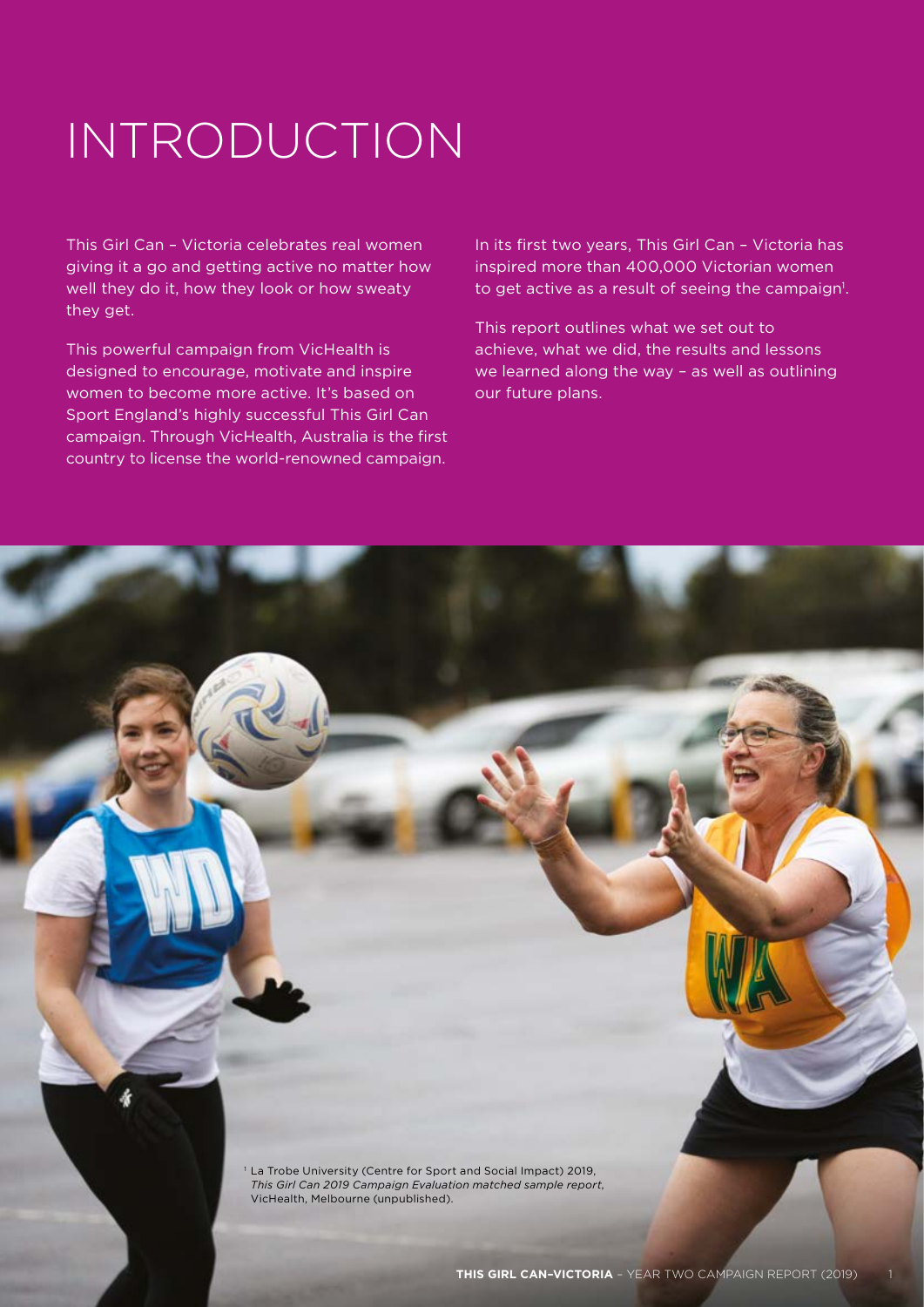### WHAT WE SET OUT TO ACHIEVE

#### **Background**

Victorian women aren't sufficiently active and 1 in 10 do no physical activity at all in a typical week.<sup>2</sup> We also know that women continue to participate less than men in sport. $3$ 

VicHealth research shows that while women know the health benefits of being active – it isn't a motivating enough factor to get them moving.

In fact, VicHealth research in 2016 revealed that it was a fear of judgement that stopped women from being physically active.<sup>4</sup> A staggering 52% of Victorian women worried about being judged while exercising.<sup>5</sup> and for 41% this fear of embarrassment was so bad it stopped them from getting active.<sup>6</sup>

#### National physical activity levels



#### Physical activity participation levels





Women are twice as likely than men to worry about being unfit, not being able to keep up or being a beginner.<sup>8</sup>



41% of Victorian women feel too embarrassed to exercise in public compared with 26% of men $9$ 



One in four women worry about getting changed in front of others when exercising or playing sport.<sup>10</sup>



Nearly one in two Victorian women find sporting clubs intimidating, and a third believe they aren't welcoming.11

- 2 Australian Bureau of Statistics 2019, 4364.0.55.001 *National Health Survey: First Results, 2017-18: Physical Activity Victoria*, Commonwealth of Australia, Canberra.
- 3 Victoria University and Federation University 2019, Sport Participation Rates Aggregation of 12 sports, Victoria 2017. A report prepared for Sport and Recreation Victoria and VicHealth through the Sport Participation Research Program, VicHealth, Melbourne.
- 4,5,6 LaTrobe University 2018, This Girl Can Campaign Tracker baseline survey, VicHealth, Melbourne.
- <sup>7</sup> Ipsos 2017, *Community Attitudes Survey 2017, Final Report*, VicHealth, Melbourne (unpublished).
- <sup>8</sup> TNS 2016, *Physical Activity Behavioural Change Formative Research, A Marketing Research Report*, VicHealth, Melbourne (unpublished).
- <sup>9</sup> Ipsos 2017, *Community Attitudes Survey 2017, Final Report*, VicHealth, Melbourne (unpublished).
- <sup>10</sup> TNS 2016, *Physical Activity Behavioural Change Formative Research, A Marketing Research Report*, VicHealth, Melbourne (unpublished).

#### **The research also showed:**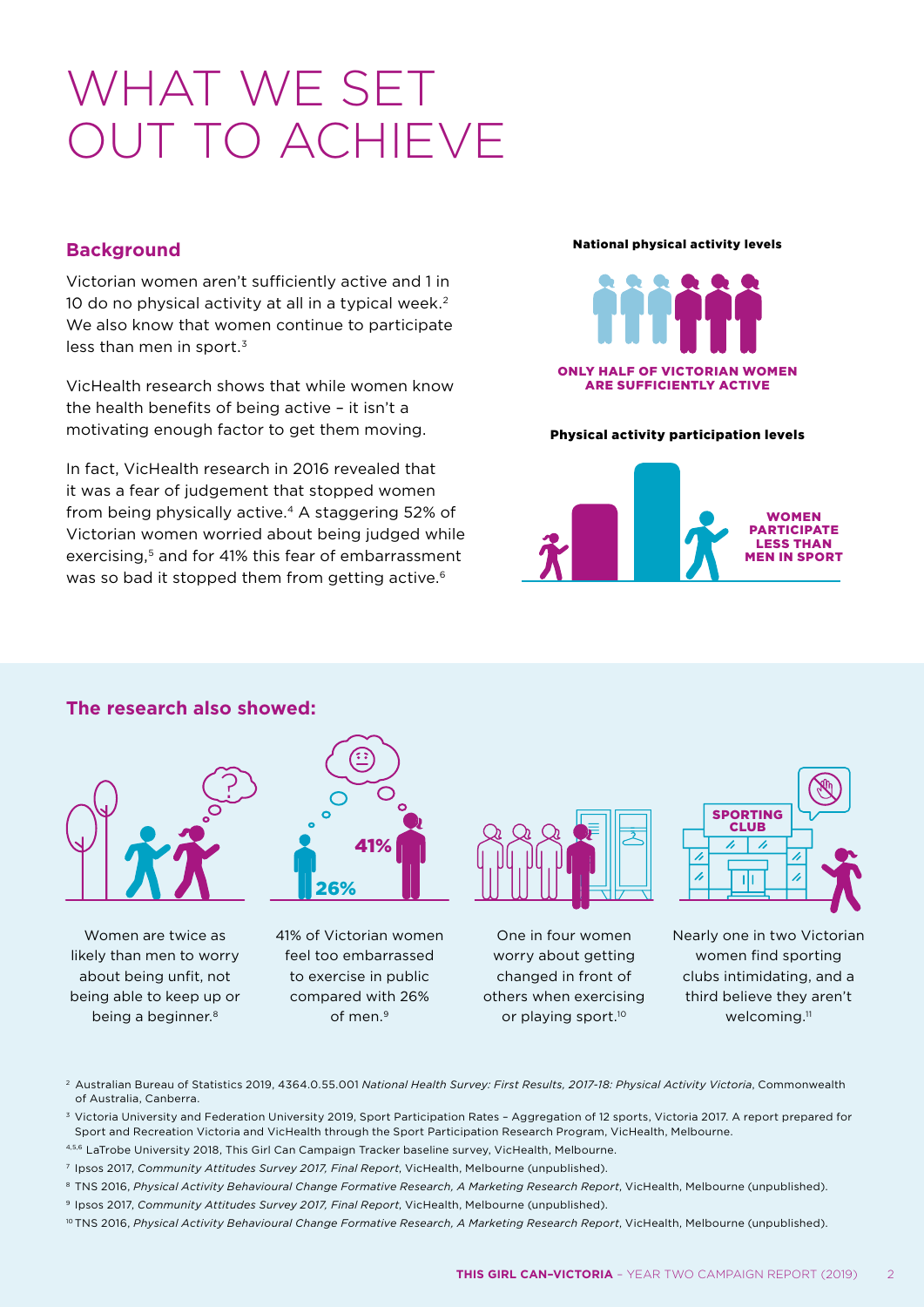

#### **Objectives**

This Girl Can – Victoria launched in 2018 with the aim of motivating and empowering women to be active. But it is more than just a physical activity campaign. This is about empowering women to feel comfortable in their bodies and in public spaces. This is about women getting active whenever, wherever and however they choose – without worrying about being judged.

The campaign aims to inspire women to smash oldfashioned stereotypes about what they can and can't do in sport, in the gym and in their neighbourhoods. It aims to motivate and inspire women to get out there and be active regardless of their background, ability, age or body shape.

The campaign focuses on women aged 18 and over who are less active. This Girl Can - Victoria features the voices and stories of diverse women. It features:

- younger and older women
- mums and non-mums
- women from our Aboriginal and Torres Strait Islander community
- women from culturally diverse backgrounds; women with disabilities; women from across the lesbian, gay, bisexual, trans, and/or intersex (LGTBI) community
- women with lower incomes or education levels
- women living in metro, regional and disadvantaged areas.

#### **CAMPAIGN OBJECTIVE 1**

#### **Increase physical activity**

among Victorian women, with a focus on less active women.

#### **CAMPAIGN OBJECTIVE 2**

#### **Support gender equality**

by challenging traditional gender roles and stereotypes in sport and celebrating women in this space.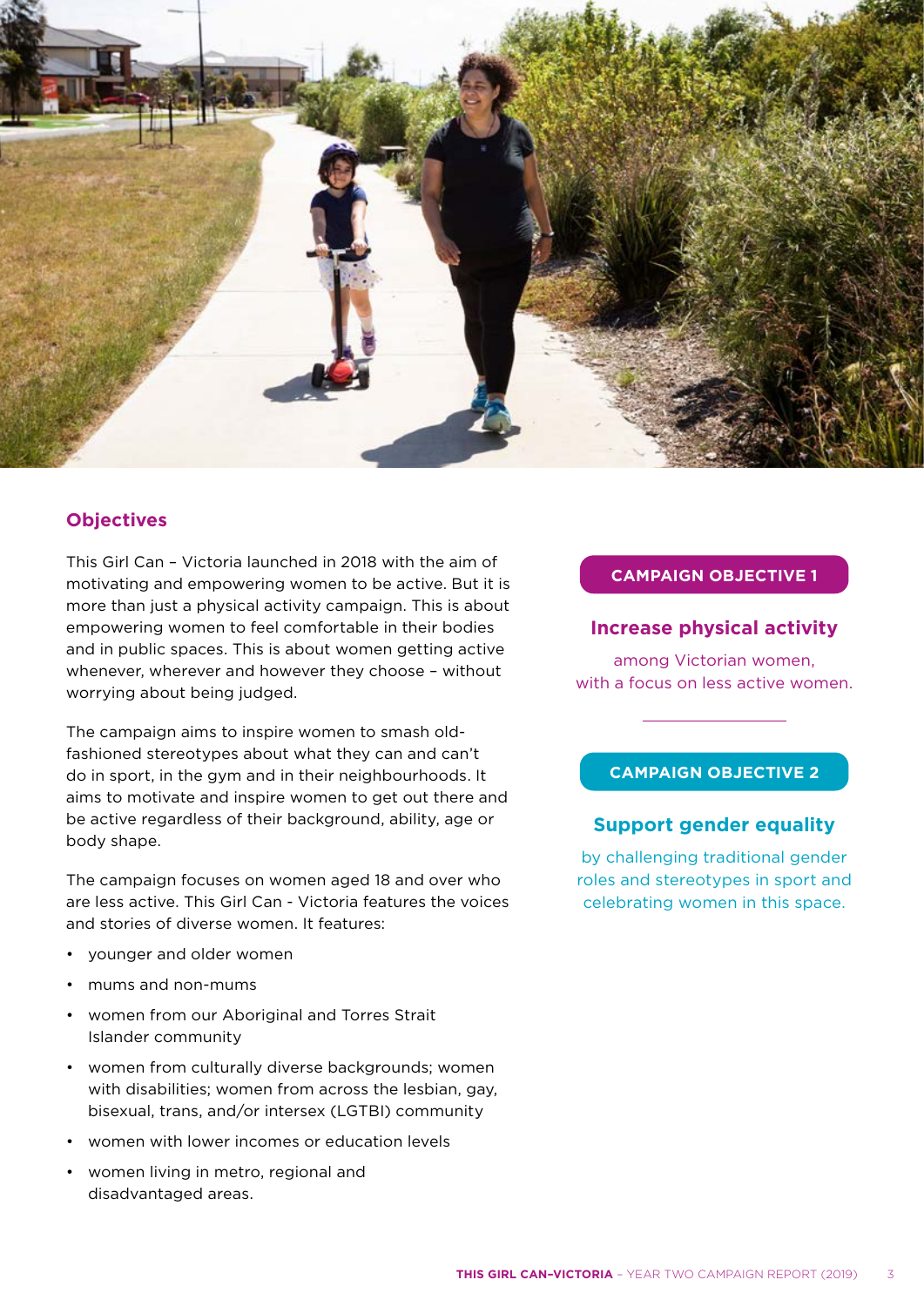# WHAT WE DID

This Girl Can – Victoria features everyday women getting active their own way. There are no models or actors, just everyday women getting active however, wherever and whenever they choose.

In 2017, VicHealth put the call out for women to tell their stories about how they overcame their fear of judgement. Hundreds of women responded wanting to tell their stories about how they get active. In total, 25 women were recruited as This Girl Can – Victoria ambassadors to support the campaign. The ambassadors are everyday women who've found the confidence to get active.

Year One of the campaign launched in March 2018, with year two following in March 2019. The campaign employs a comprehensive social marketing approach, including a statewide mass media advertising, stakeholder engagement, funded sports partnerships and a thorough evaluation approach.

### **Campaign development**

Campaign planning and development was a comprehensive process including:

- use of the FLOWPROOF Model\* to inform planning, implementation and evaluation
- utilisation of the Theory of Planned Behaviour\* as the underpinning theory to guide the campaign
- pre-formative research (segmentation research and focus group testing)
- formative research (focus group testing and stakeholder consultation)
- use of a Program Logic\* to guide campaign development and evaluation.

\* See Glossary on page 13.

#### **Campaign elements**

Over the first two years, the campaign included:



**Advertising** – on TV, cinema, outdoor (tram and bus shelters, bus backs, tram wrap, retail shopping centres), online (video and search) and social media (Facebook and Instagram).

**Media engagement** – sharing our ambassadors' stories with national, regional, suburban, Culturally and Linguistically Diverse (CALD) and other targeted media outlets.



**Social media** – continuing to build and engage a community of women on Facebook and Instagram using #ThisGirlCanVIC.



**Campaign supporter program** – enabling stakeholders to promote their own activities and helping them to create welcoming and inclusive environments for women and girls.



**Digital** – showcasing the campaign ambassadors, information about a range of physical activities and sports, and links to physical activity opportunities through the website [www.thisgirlcan.com.au.](http://www.thisgirlcan.com.au/)

**Sport partnerships** – extending the campaign reach through high profile sporting organisations and funding new, social and flexible activities for Victorian women and girls to get active.



**Council partnerships** – funding to local councils across Victoria to promote the campaign to their local community of women and to run physical activity opportunities in their area.



**Communication to women** – an email program to reach and inspire women to be active.



**This Girl Can Week** – the inaugural This Girl Can Week launched in year two, providing a platform for stakeholders to run free or low-cost beginner and women's only sessions, across Victoria.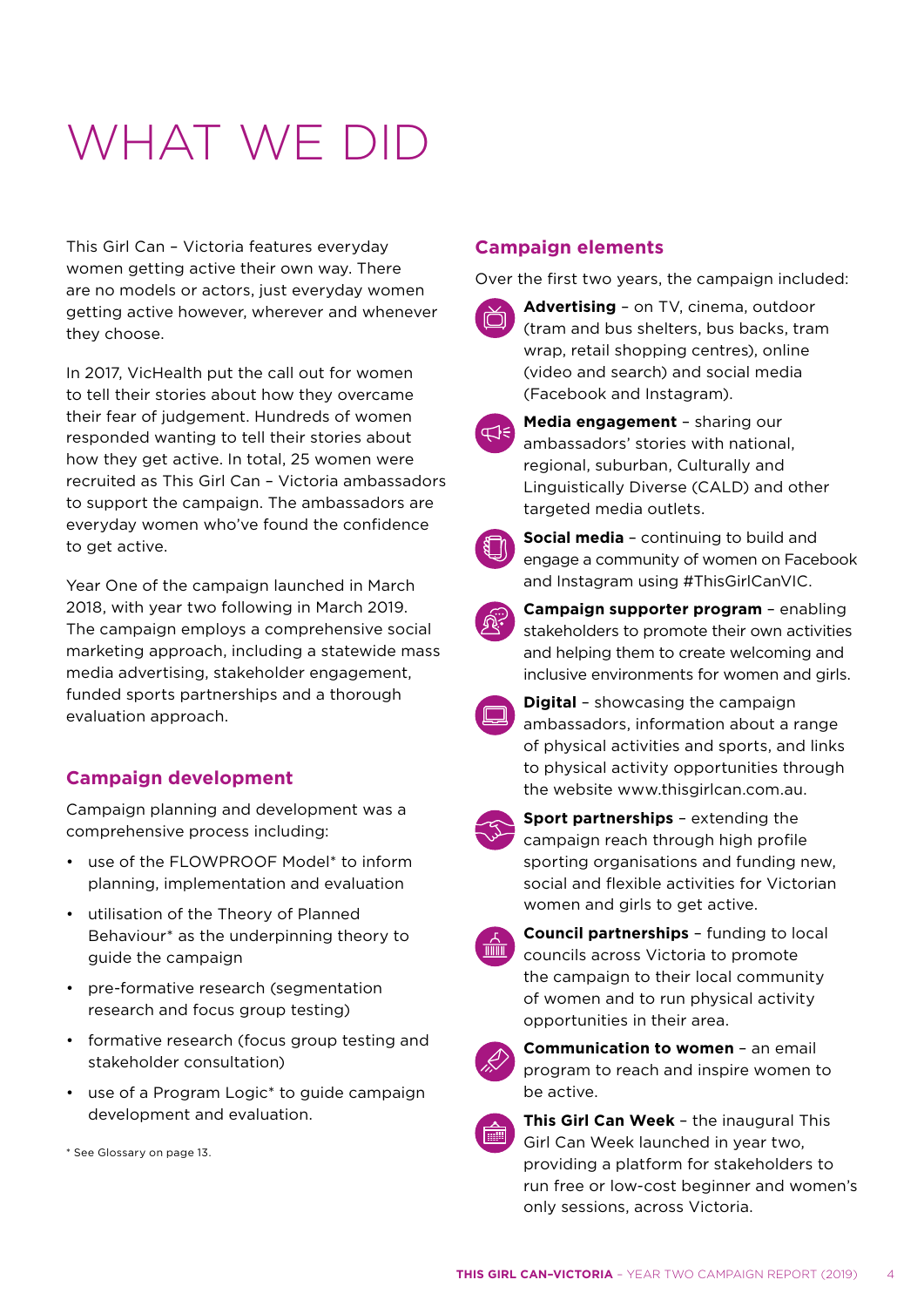This Girl Can – Victoria is so much more than an ad campaign. We're taking a systems approach to creating change by working with sporting organisations, clubs, gyms, local councils and other activity providers to make the environment as welcoming to women and girls as possible.

Through This Girl Can – Victoria we're shifting the way women see themselves (and others) being physically active and building a community of supportive and empowered women across Victoria.

We want to motivate and empower women to be active, but we also want to influence the places and spaces where women go to be active – so they feel welcome, included and supported.

This is why:

- we're working with sporting organisations to create social, flexible, fun sports programs
- we created the *Helping women and girls get active guide* to help activity providers improve what they do
- we've created an online community of women supporting women.

#### **Campaign evaluation**

VicHealth has a strong focus on creating and strengthening the evidence base for health promotion action, in order to improve people's health. This means that rigorous research and evaluation are at the centre of all our work.

For This Girl Can – Victoria, the project evaluation encompassed process, impact and outcome evaluation, and included qualitative and quantitative methods. VicHealth appointed the Centre for Sport and Social Impact at La Trobe University to evaluate the campaign.

Key evaluation and research elements to date have included:

- **• Quantitative research** campaign impact and outcomes were assessed via an online survey of the target audience. A total of 7,143 women have now been surveyed to understand the impact of the campaign at different points in time (two baseline surveys ahead of any campaign activity, a post-campaign 2018 survey and a post-campaign 2019 survey). An additional survey of 2,500 women was conducted in year two to further understand women's engagement with physical activity and enablers to getting back into physical activity.
- **• Qualitative research** in-depth phone interviews with 40 women in year one, to explore emerging themes from the target audience. Interviews (with 24 Victorian women) were conducted in year two to develop a greater understanding of women's engagement with and experience of sport, exercise and physical activity.
- **• Process evaluation** reports on each campaign element were collected from the relevant agencies throughout the campaign delivery, to feed into the process evaluation and to inform future campaign activities. VicHealth also surveyed ambassadors, staff, supporters and stakeholders to gather insights. A weekly monitoring process during the campaign phase supported real-time insights and gathered both anecdotal and data-driven evidence.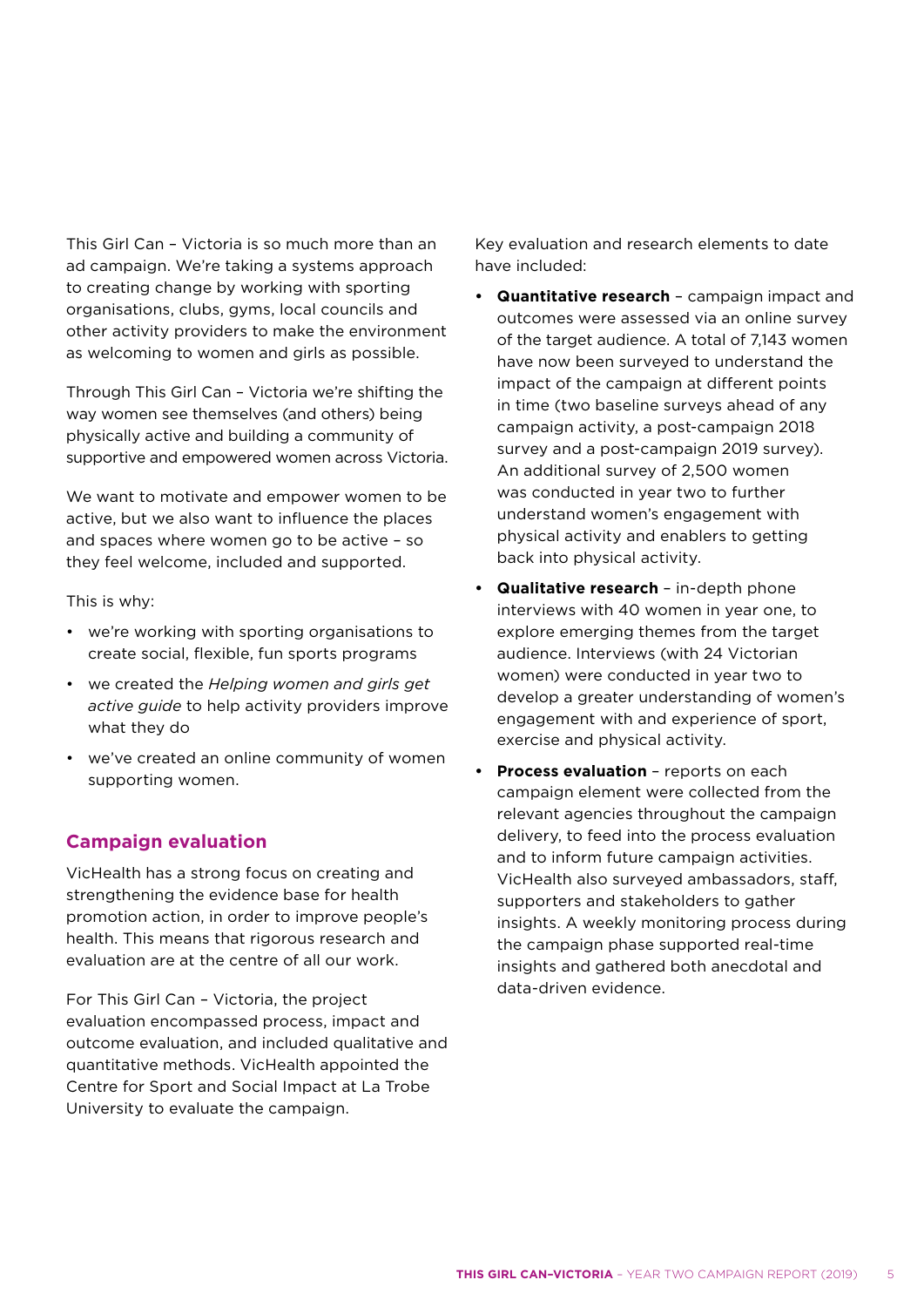## THE RESULTS

#### **Key campaign metrics over the past two years**



#### **Campaign impact over the past two years**

seeing the campaign

In its first two years, the *This Girl Can – Victoria* campaign has inspired more than 400,000 Victorian women to get active as a result of seeing the campaign. $<sup>11</sup>$ </sup>

The campaign has built momentum over time, with campaign awareness in year two increasing significantly from 43% to 54%.12

After watching This Girl Can – Victoria, many women were inspired to start a sport or physical activity for the very first time.<sup>13</sup> Others were motivated to get back into exercise after taking a break.14

The campaign, which features real Victorian women instead of professional athletes or airbrushed Instagram models, inspired an incredible one in five Victorian women to get moving.15



aged between 18-65 across the state to get active



Campaign awareness increased significantly from **43% in year one to 54% in year two**.

<sup>11</sup> La Trobe University (Centre for Sport and Social Impact) 2019, This Girl Can 2019 Campaign Evaluation matched sample report, VicHealth, Melbourne (unpublished).

<sup>12-14</sup> La Trobe University (Centre for Sport and Social Impact) 2019, This Girl Can 2019 Campaign Evaluation, VicHealth, Melbourne (unpublished).

<sup>15</sup> La Trobe University (Centre for Sport and Social Impact) 2019, This Girl Can 2019 Campaign Evaluation matched sample report, VicHealth, Melbourne (unpublished).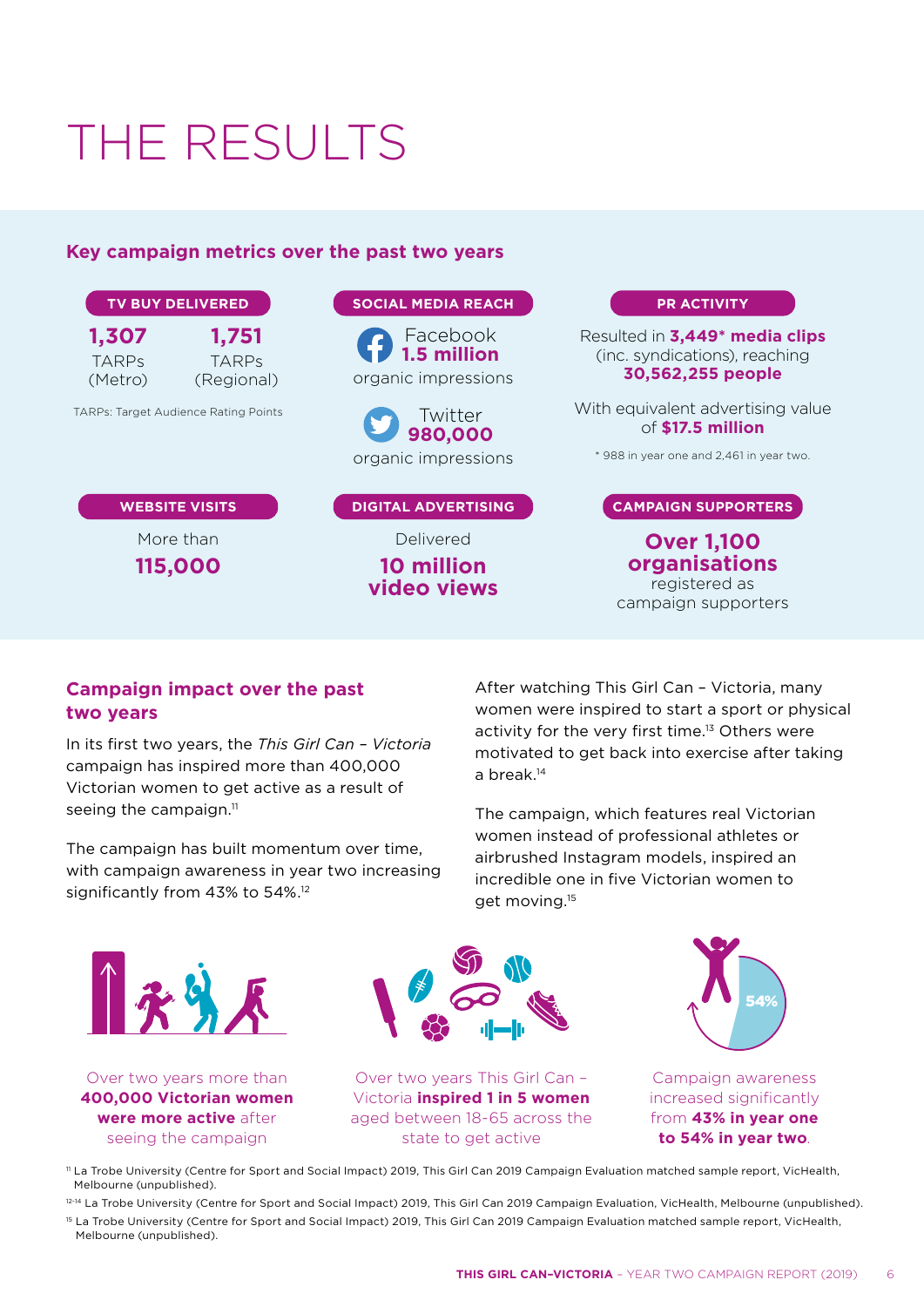With the cumulative impact of the campaign over two years, we are also beginning to see positive shifts in some 'fear of judgement' related attitudes, with women who have seen the campaign (compared with those who have not) worrying less about:

- being sweaty
- not being fit enough
- not being good enough
- not being feminine
- beginning again after some time off
- wearing tight clothing.

Since the campaign began, a community of women have come together online to support and encourage each other to be active.

Right across Victoria, women are participating in more social, fun, supportive and welcoming activities that are what the This Girl Can – Victoria campaign is all about.

#### **Impact with diverse audiences**

This Girl Can – Victoria represents the diversity of Victoria, featuring women from a range of cultural backgrounds, including Aboriginal and Torres Strait Islander, Filipino, Sri Lankan, Turkish and African women.

The campaign has continued to be particularly successful with women from CALD backgrounds – in year two, 29% of culturally diverse women said they got active as a result of seeing the ad compared with 23% of other women.16

Importantly the campaign also had an impressive impact on women from the most disadvantaged communities, who were just as likely to get active after seeing the campaign as other Victorian women.17

### NON-CULTURALLY DIVERSE WOMEN DIVERSE WOMEN 29% 23%

**29% of culturally diverse women** said they got active as a result of seeing the ad compared with 23% of the non-culturally diverse women

#### **Recognition and awards**

**CULTURALLY** 

- 2018 Winner of the National Sports Convention's Sport, Recreation and Play Innovations Awards, in the 'Marketing and Communication' category – *Packaging and communication of an opportunity in a manner that has encouraged more people to be active*
- 2018 Winner in the Parents' Voice Fame ō and Shame Awards, in the 'good' category Parents' Voice – Physical Activity.
- 2018 Shortlisted for Mumbrella's Sport Marketing Ad of the Month and Ad of the Year
- 2018 Shortlisted in the Casting Guild of  $[{\circ}]$ Australia Awards under the category 'Best casting in a TVC' – Community.
- 2019 Victorian Winner AMI (Australian Marketing Institute) Marketing Excellence Award – Social Change Marketing

2019 Shortlisted for Mumbrella's Sports Marketing Awards – Best Cause-Related Sports Campaign

16-17 La Trobe University (Centre for Sport and Social Impact) 2019, *This Girl Can 2019 Campaign Evaluation*, VicHealth, Melbourne (unpublished).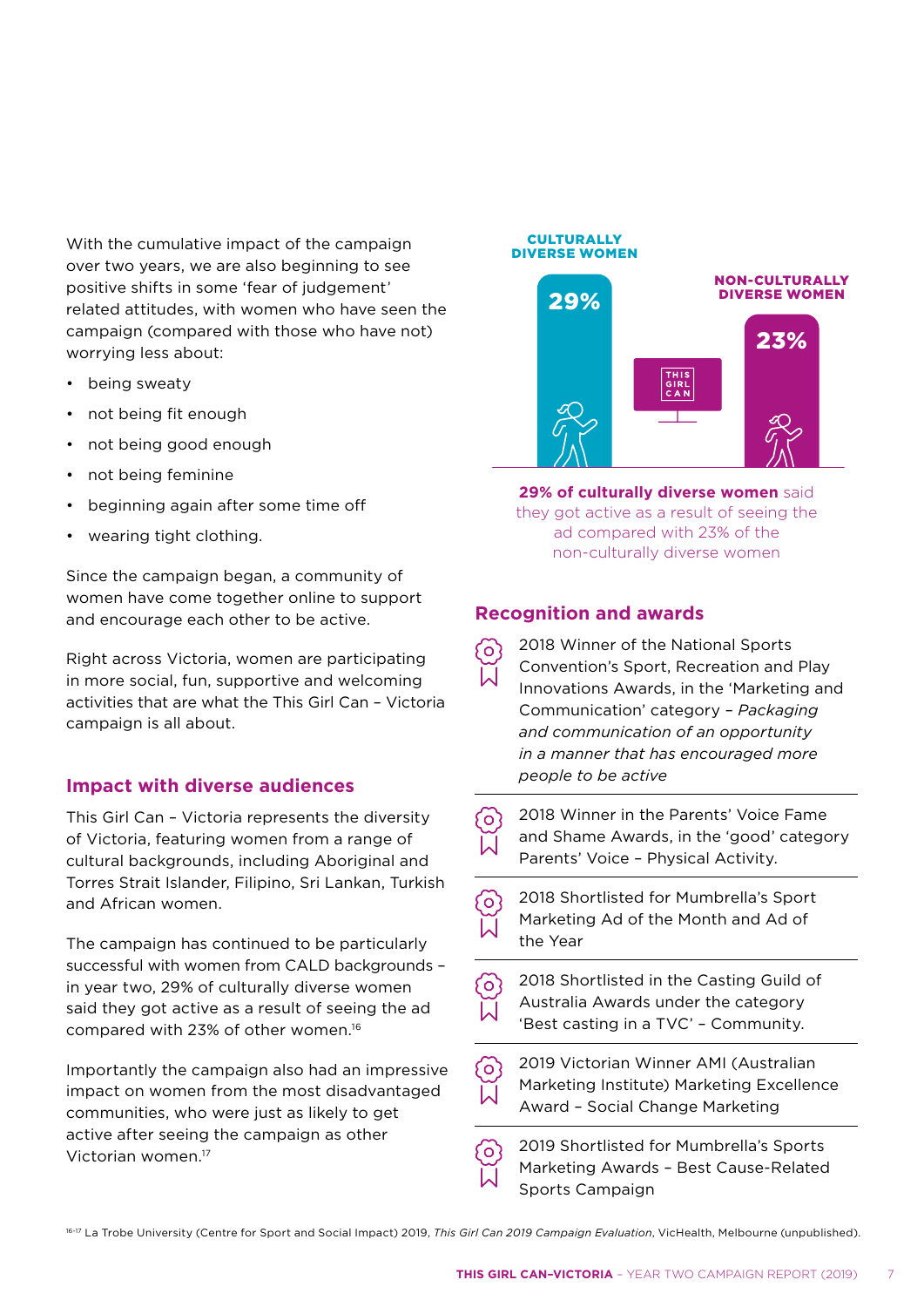### THE LESSONS WE LEARNED ALONG THE WAY

As outlined above, the results to date have been incredibly positive and show that the campaign is working. However, we have still learnt a lot throughout the first two years of the campaign and identified a number of opportunities to improve the campaign into the future.

Below we have outlined some of the key learnings in the hope that they are useful for others working in this space.

#### **Campaign planning**

Taking the time at the beginning of the project to undertake thorough planning (including use of the FLOWPROOF model, use of behavioural theory and development of a program logic – all outlined above) was critical to ensuring a strong foundation for the campaign.

Likewise, establishing clear objectives and an evaluation plan at the start was essential to guiding campaign development and ensuring we could effectively evaluate the implementation of the campaign and measure impact. Following this, best practice planning, implementation and evaluation model has been an important factor in the campaign's success.

#### **Ambassadors**

Using everyday diverse women as our campaign ambassadors (instead of actors, models or athletes) was critical to our success. The women and their stories helped to drive campaign relevance as well as social media engagement, PR, web visitation, stakeholder and partner engagement.

When selecting ambassadors, it was important to VicHealth to ensure they had a genuine connection to the campaign ethos and would be able to speak naturally about the insights behind it (the fear of judgement).

Our ambassadors remain committed to the campaign and enthusiastic about their involvement. They confirmed that our thorough briefing before the campaign launched was useful. This included:

- sharing all creative and media plans
- providing media training
- discussing social media tips, best practice and privacy.

Prior to the launch of the second year of the campaign, we again invited the ambassadors in to do a refresh of the briefing information which they again found useful. We also maintain contact throughout the year via email and a closed Facebook group.

#### **PR**

A critical element of success was the fact we ensured we had biographies for all ambassadors, as well as other assets (high quality videos and images) before launch. This meant greater PR pick up and several media outlets used them. We have also been proactive about targeting media in each ambassador's local area across the state.

#### **Creative**

For the second year of the campaign, some minor improvements were made to the creative, including:

- using the ambassador interview videos in paid media to ensure greater reach of these assets and ensure greater relevance to the audience
- editing existing creative (TV ads and interview videos) to shorter lengths to better suit digital/social channels and the mobile environment.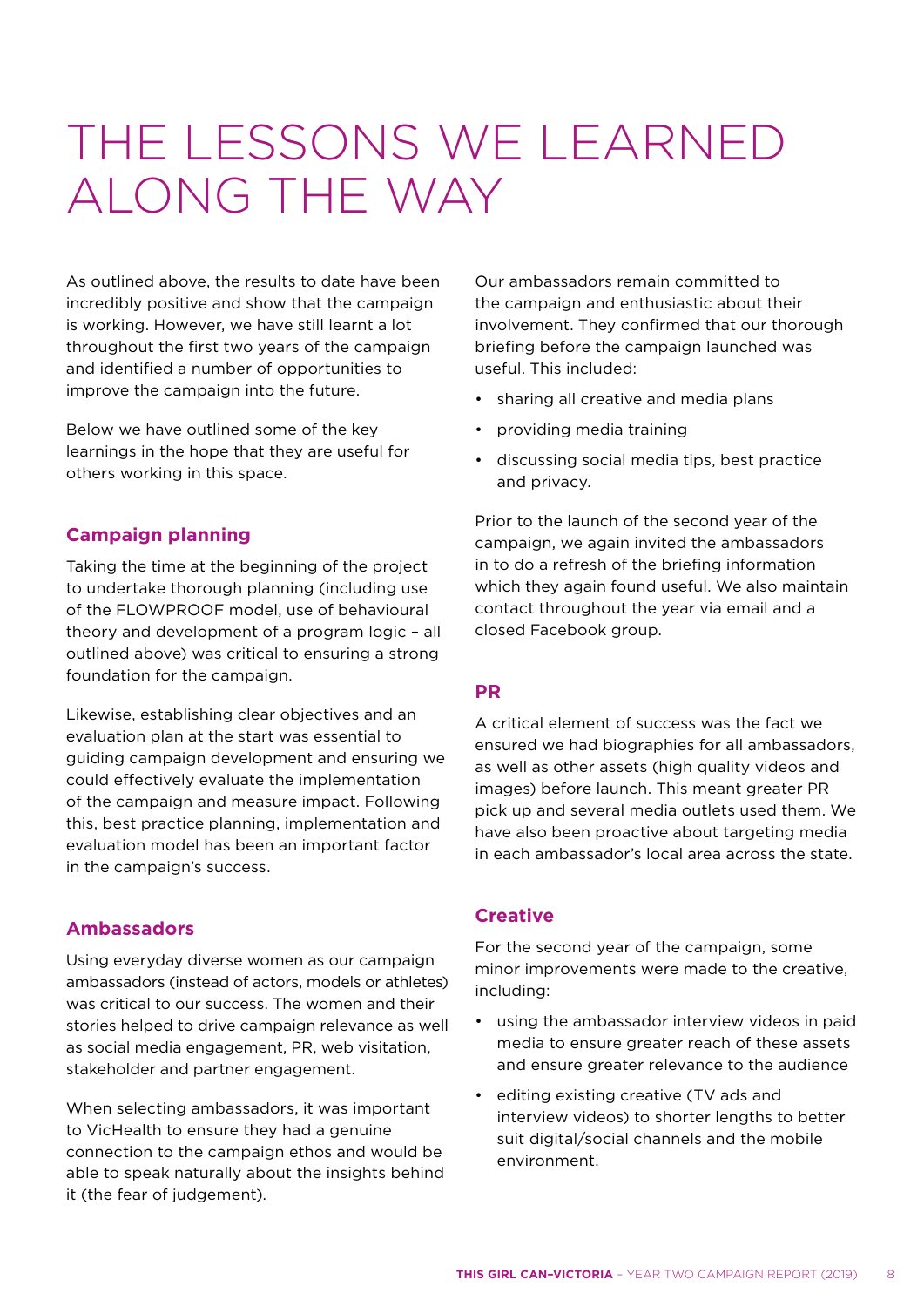

#### **This Girl Can campaign results by views and channels**

Source: La Trobe University (Centre for Sport and Social Impact) 2019, This Girl Can 2019 Campaign Evaluation, VicHealth, Melbourne (unpublished).

The changes made in year two saw significant improvements in video completion rates online and in social.

#### **Paid media**

Campaign evaluations each year continue to show that frequency of exposure and the use of multiple media channels is important to drive action because:

- the more often women see the campaign, the more likely they are to report getting active as a result of the campaign
- women who see the campaign across multiple channels are more likely to report getting active.

In year two of the campaign, outdoor advertising within retail shopping centres was introduced to the media buy and these proved effective driving reach of the campaign to the target audience.

#### **Stakeholder engagement**

Stakeholders continue to respond incredibly positively to the campaign and grassroots support and momentum is building, with more than 1,100 organisations registered as supporters.

After year one, Supporters told us:

- they appreciated having a portal for registration was great as it gave them 'exclusive access' to campaign materials
- they were keen to understand when best to promote the campaign. Often the response of 'whenever it suits you' provided minimal impetus for stakeholders to concentrate their efforts.

Improvements to the program in year two received incredibly positive feedback, especially:

- the ability for supporters to upload their own imagery to branded templates within the online supporter hub
- the introduction of This Girl Can Week to provide a platform for events and promotion.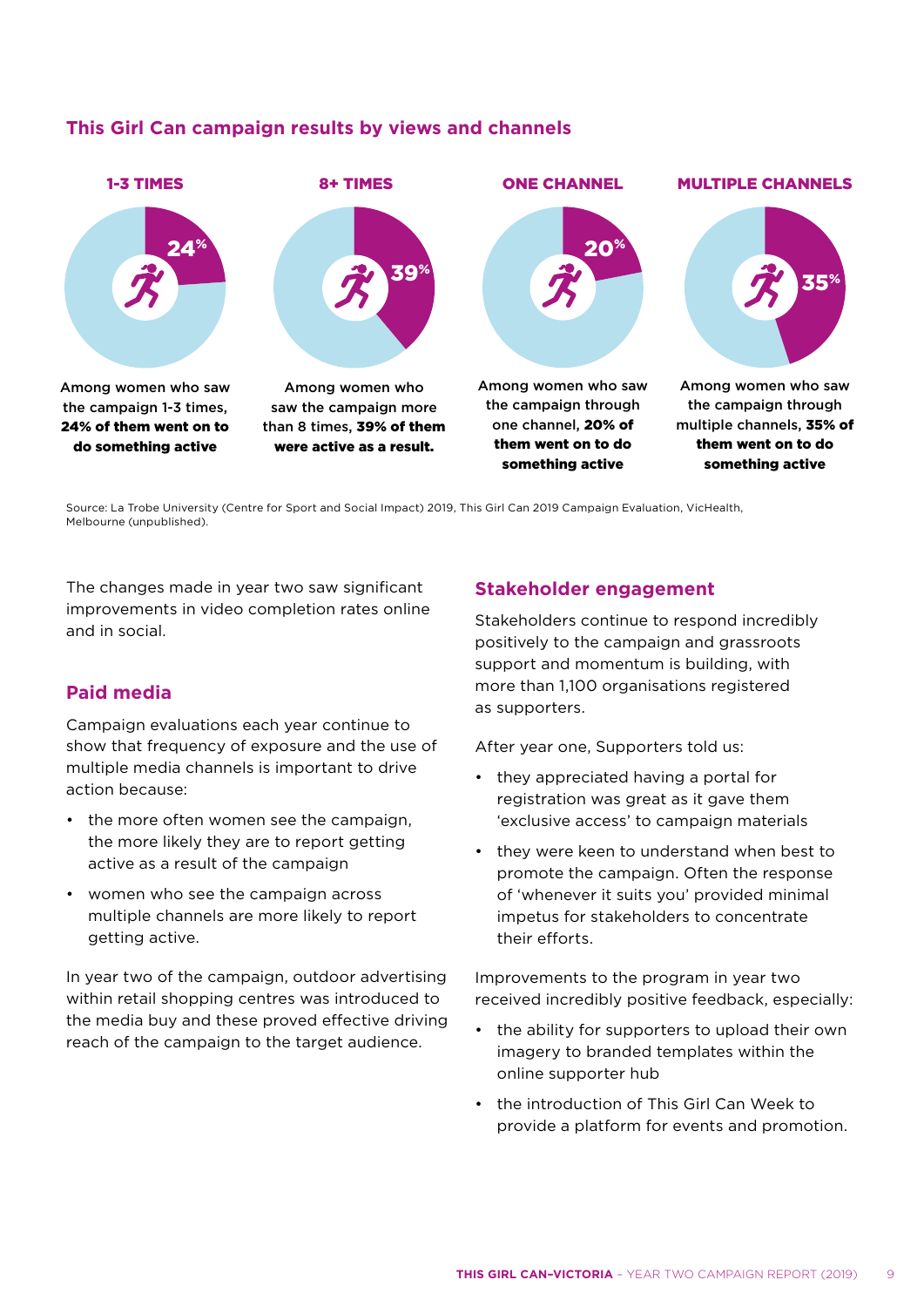# FUTURE PLANS

The thorough approach to research and evaluation continues to help us understand what's working and what's not, to help shape future work and to inform the health promotion evidence base more broadly.

In addition to this, in 2019 further formative research was commissioned via La Trobe University to develop a greater understanding of women's engagement with and experience of sport, exercise and physical activity.

This research was then distilled to a number of key insights which are being used to inform year three of the This Girl Can Victoria campaign.

The research suggests the importance of focusing on how activity feels – from happy and free to relaxed and calm. When women shift their focus from thinking about how they look when they exercise to how they feel when they move, it helps to moderate the fear of judgement and fosters more enjoyable and more sustained activity patterns.

Thus the 2020 re-imagining of the This Girl Can Victoria campaign has a different feel to the original. This time it's all about celebrating the myriad of feelings that come when women are active.

For a crash course on our world-leading research and to learn what you can do to help more women become active visit: [www.gettingwomenactive.com.au](http://www.gettingwomenactive.com.au)

#### **"Thus the 2020 re-imagining of the This Girl Can Victoria campaign has a different feel to the original."**

**"This time it's all about celebrating the myriad of feelings that come when women are active."**

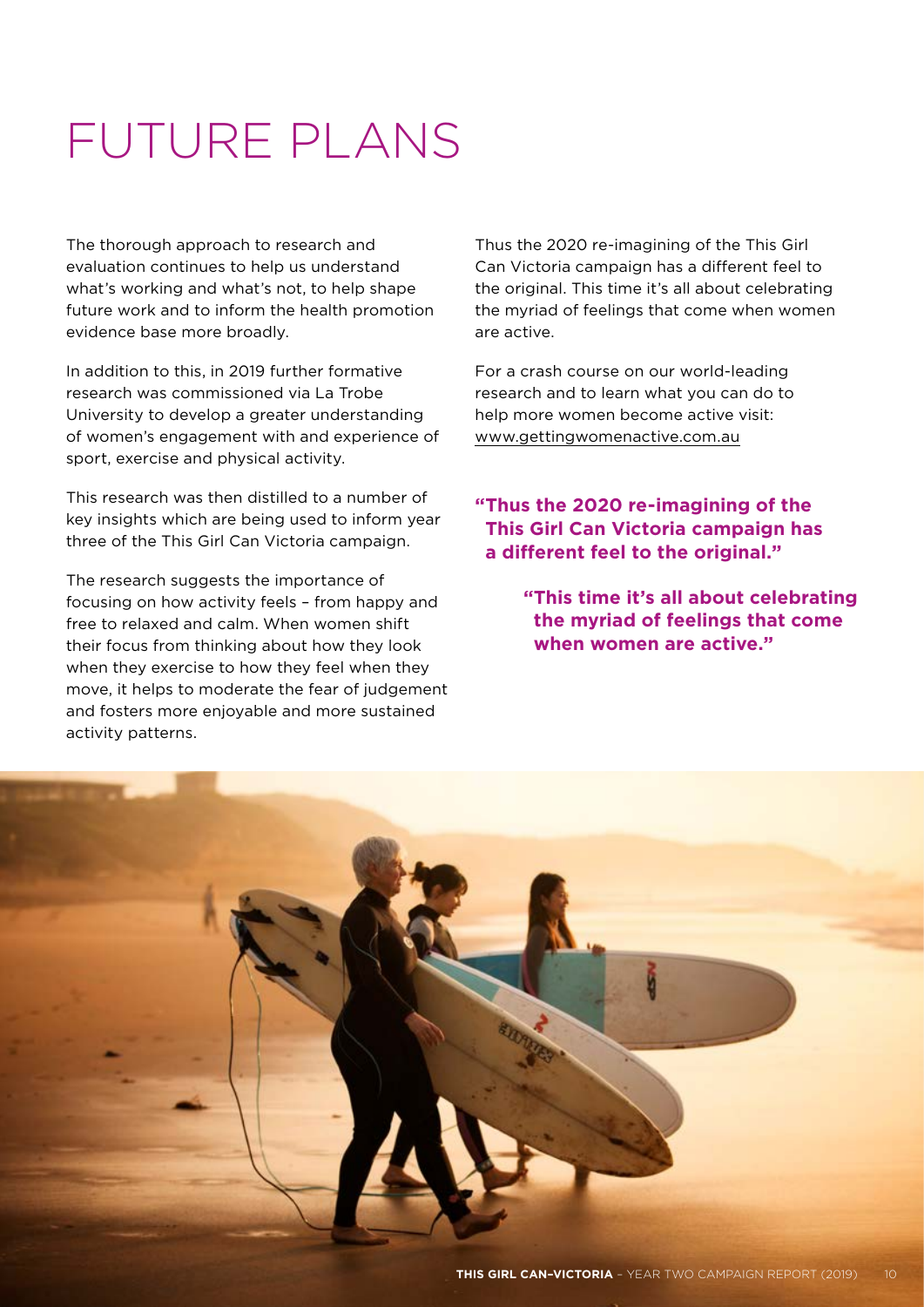#### **Campaign elements**

Year three of the campaign will launch in March 2020, and will again take a comprehensive approach, including the following elements:



**Advertising** – on TV, outdoor, CALD print, CALD cinema, online and social media.



**Media engagement** – sharing our ambassadors' stories along with case studies of our 'Community of Women' who have been positively impacted by the campaign.



**Social media** – continuing to build and engage a Community of Women on Facebook and Instagram using #ThisGirlCanVIC.



**Campaign Supporter program** – continuing to enable stakeholders to promote their own activities and create welcoming and inclusive environments for women and girls through the dedicated online Supporter Hub and email communications strategy.



**Digital** - improving the digital experience at www.thisgirlcan.com. au showcasing our ambassadors, information about a range of physical activities and sports, and links to physical activity opportunities.



**Sport partnerships** – continuing to extend the campaign reach through high profile sporting organisations and funding new, social and flexible activities for Victorian women and girls to get active.



**Council partnerships** - funding to local councils across Victoria to promote the campaign to their local community of women and to run physical activity opportunities in their area.

| :::<br><br>------<br>---- |  |
|---------------------------|--|
|                           |  |

**This Girl Can Week** – running from 23-29 March, this provides Campaign Supporters an opportunity to offer free/low-cost beginner or introductory classes to help encourage more women to get involved.

| $\boldsymbol{Z}$ | ◢ |
|------------------|---|
|                  |   |

**Communication to women** – an email program to reach and inspire women to be active.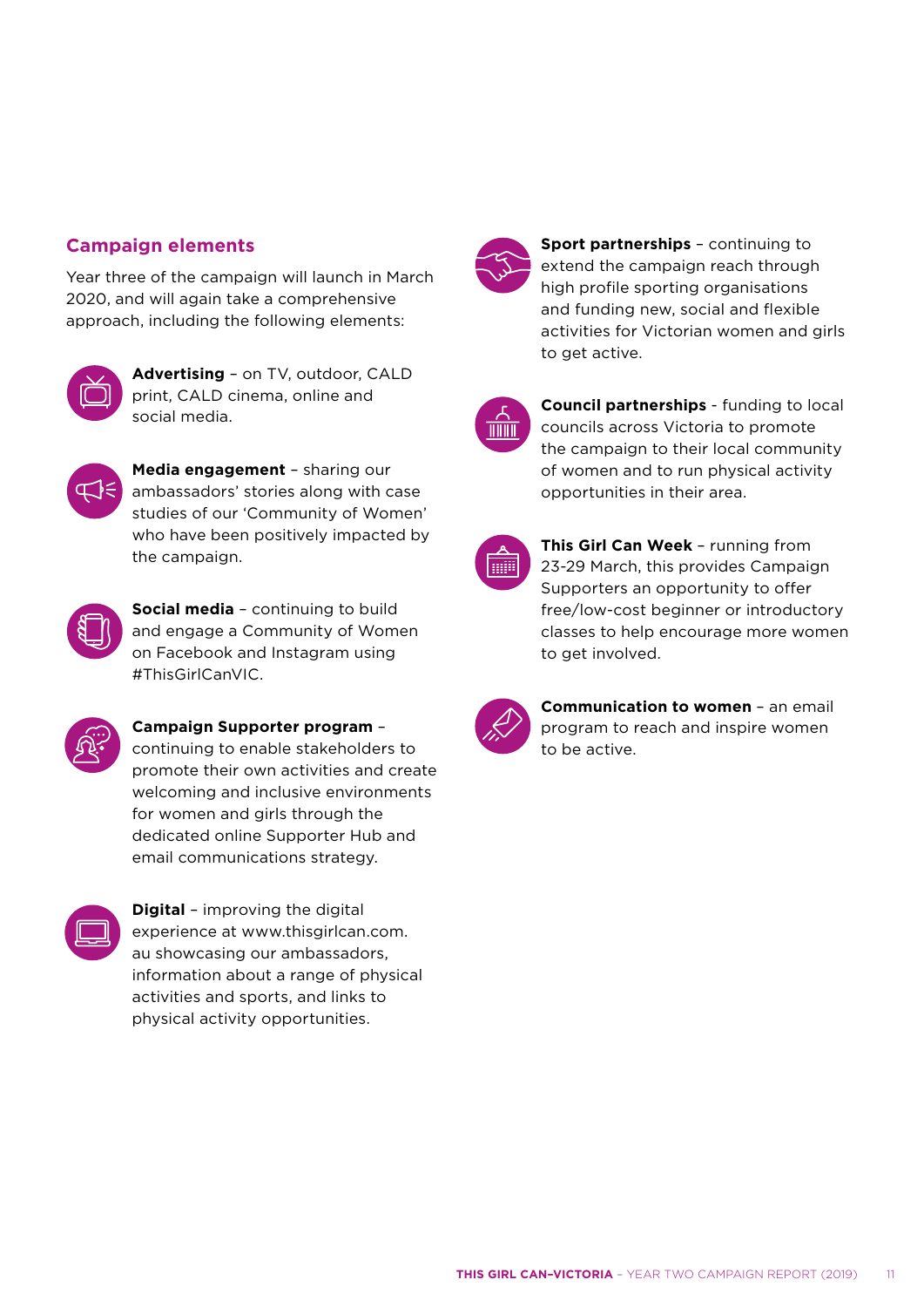### GET INVOLVED

Want to get involved and support the campaign? Here are the five best things to do:



#### **Share the campaign far and wide**

The more often women see the campaign, the more likely they are to get active. Help us reach and inspire every woman across Victoria.



#### **Check out social media**

Listen to the community of women and join the conversation with the hashtag #ThisGirlCanVIC



#### **Use the campaign to promote your own activities to women locally**

Register as a Campaign Supporter at thisgirlcan.com.au



#### **Make changes where you can**

See our step-by-step guide [\(gettingwomenactive.com.au](http://www.gettingwomenactive.com.au)) to getting more women to sign up for physical activity (includes checklists and suggested scripts for marketing, customer service, the physical environment and programs and activities).



#### **Set up some activities to take part in This Girl Can Week!**

Talk to your local council or see what else is happening in your area. Tell us about your event so we can help you promote it.

#### **Find out more**

#### **THIS GIRL CAN - VICTORIA**

**[facebook.com/ThisGirlCanVIC](http://facebook.com/ThisGirlCanVIC) Facebook**

### **TV ads**

**#ThisGirlCanVIC [thisgirlcan.com.au/](https://thisgirlcan.com.au/watch-the-ad/) [watch-the-ad](https://thisgirlcan.com.au/watch-the-ad/)**

#### **VICHEALTH**

**[youtube.com/user/](http://youtube.com/user/VicHealthMedia) [VicHealthMedia](http://youtube.com/user/VicHealthMedia) YouTube**

**[twitter.com/ThisGirlCanVIC](http://twitter.com/ThisGirlCanVIC) Twitter**

### **Ambassadors**

**[thisgirlcan.com.au/](https://thisgirlcan.com.au/meet-the-girls/) [meet-the-girls](https://thisgirlcan.com.au/meet-the-girls/)**

**[vichealth.vic.gov.au](http://vichealth.vic.gov.au) Online**

**[thisgirlcan.com.au](http://thisgirlcan.com.au)**

**#Hashtag**

**Online**

**#VicHealth #Hashtag**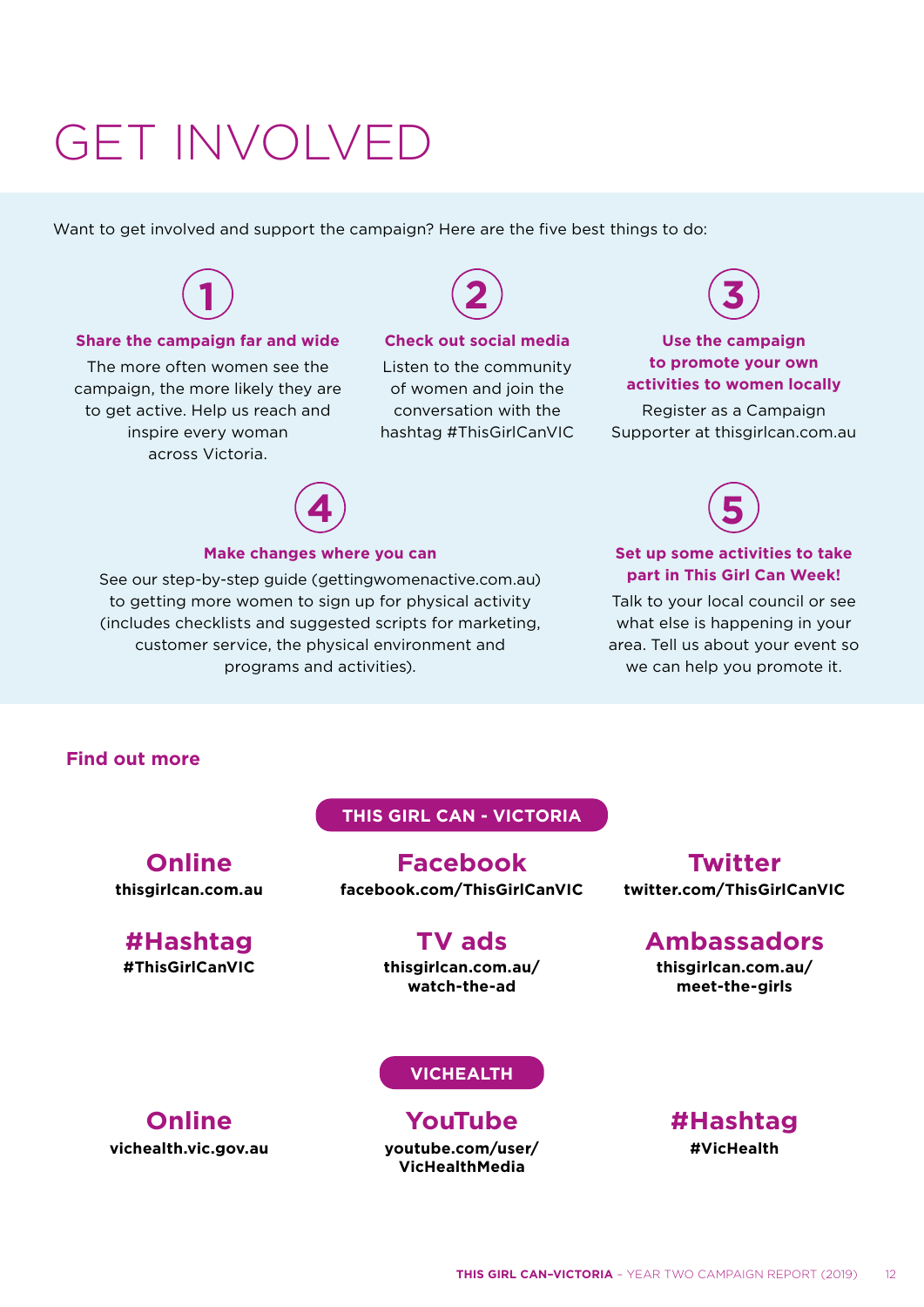### GLOSSARY

#### **• Less active**

Based on the number of days in the past week that they have completed a total of 30 minutes or more of physical activity (which was enough to raise their breathing rate). Less active means they have completed this level of activity on only 0-4 days.

#### **• FLOWPROOF Model**

This is a best-practice protocol comprising nine components:

- ° formative research
- ° logic model development/use of theory
- ° development of objectives including KPIs
- ° well-resourced (considering resource and partnerships)
- ° conducting a Process evaluation
- ° running the campaign
- ° on-the-ground support
- ° outcomes
- ° financial and summative (integrated) evaluation, including cost breakdown and returns on investment.

For more information, see [Mass media](https://preventioncentre.org.au/wp-content/uploads/2016/08/1606-Mass-media-evidence-review-final.pdf)  [campaigns addressing physical activity,](https://preventioncentre.org.au/wp-content/uploads/2016/08/1606-Mass-media-evidence-review-final.pdf)  [nutrition and obesity in Australia 1996–2015](https://preventioncentre.org.au/wp-content/uploads/2016/08/1606-Mass-media-evidence-review-final.pdf)

#### **• Theory of Planned Behaviour**

A theory which assists in predicting behaviour and intentions from attitudes, subjective norms and perceived behavioural control. For more information, see Ajzen, I (2012), 'The theory of Planned Behaviour' In PAM Lange, AW Kruglanski, & ET Higgins (Eds.), Handbook of theories of social psychology (Vol. 1, pp. 438–459). London: Sage

#### **• Program Logic**

A program logic describes how a program is intended to work. It aims to represent the causal links for a program and to link each component of a program to intended shortintermediate- and long-term outcomes. For more information, see the [Evaluation](https://www.bettercare.vic.gov.au/resources/publications/evaluation-and-research-support)  [Guide and associated tools by the Centre for](https://www.bettercare.vic.gov.au/resources/publications/evaluation-and-research-support)  [Evaluation and Research in the Department of](https://www.bettercare.vic.gov.au/resources/publications/evaluation-and-research-support)  [Health and Human Services, 2018](https://www.bettercare.vic.gov.au/resources/publications/evaluation-and-research-support)